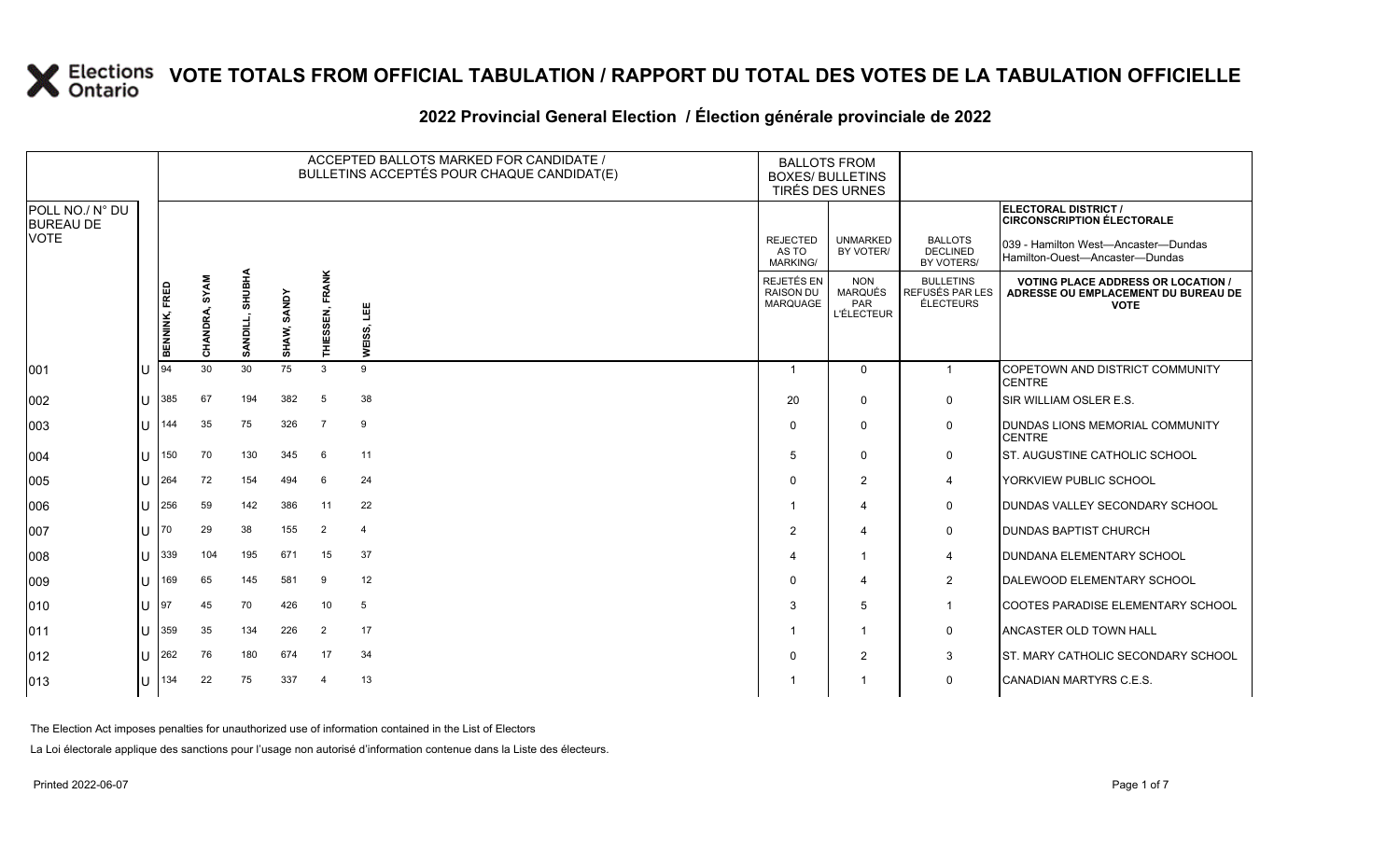### **2022 Provincial General Election / Élection générale provinciale de 2022**

|                                     |               |                         |                           |                       |                        | ACCEPTED BALLOTS MARKED FOR CANDIDATE /<br>BULLETINS ACCEPTÉS POUR CHAQUE CANDIDAT(E) | <b>BALLOTS FROM</b><br><b>BOXES/ BULLETINS</b><br>TIRÉS DES URNES |                                                          |                                                  |                                                                                                 |
|-------------------------------------|---------------|-------------------------|---------------------------|-----------------------|------------------------|---------------------------------------------------------------------------------------|-------------------------------------------------------------------|----------------------------------------------------------|--------------------------------------------------|-------------------------------------------------------------------------------------------------|
| POLL NO./ N° DU<br><b>BUREAU DE</b> |               |                         |                           |                       |                        |                                                                                       |                                                                   |                                                          |                                                  | ELECTORAL DISTRICT /<br><b>CIRCONSCRIPTION ÉLECTORALE</b>                                       |
| VOTE                                |               |                         |                           |                       |                        |                                                                                       | <b>REJECTED</b><br>AS TO<br><b>MARKING/</b>                       | <b>UNMARKED</b><br>BY VOTER/                             | <b>BALLOTS</b><br><b>DECLINED</b><br>BY VOTERS/  | 039 - Hamilton West-Ancaster-Dundas<br>Hamilton-Ouest—Ancaster—Dundas                           |
|                                     | BENNINK, FRED | <b>SYAM</b><br>CHANDRA, | <b>SHUBHA</b><br>SANDILL, | <b>SANDY</b><br>SHAW, | <b>THIESSEN, FRANK</b> | 삨<br>WEISS,                                                                           | REJETÉS EN<br><b>RAISON DU</b><br>MARQUAGE                        | <b>NON</b><br><b>MARQUÉS</b><br>PAR<br><b>L'ÉLECTEUR</b> | <b>BULLETINS</b><br>REFUSÉS PAR LES<br>ÉLECTEURS | <b>VOTING PLACE ADDRESS OR LOCATION /</b><br>ADRESSE OU EMPLACEMENT DU BUREAU DE<br><b>VOTE</b> |
| 014                                 | 441           | 39                      | 143                       | 226                   | 13                     | 18                                                                                    | $\Omega$                                                          | $\mathbf{1}$                                             | $\overline{0}$                                   | <b>MORGAN FIRESTONE ARENA</b>                                                                   |
| 015                                 | 393           | 58                      | 235                       | 458                   | 18                     | 20                                                                                    | $\mathbf{0}$                                                      | 3                                                        | $\mathbf{1}$                                     | ST. TERESA OF AVILA C.E.S.                                                                      |
| 016                                 | 189           | 36                      | 117                       | 250                   | 14                     | 19                                                                                    | $\Omega$                                                          | $\mathbf{1}$                                             | 0                                                | <b>CHEDOKE TWIN PAD ARENA</b>                                                                   |
| 017                                 | 118           | 14                      | 55                        | 180                   | 15                     | 12                                                                                    | -1                                                                | $\mathbf 1$                                              | $\overline{2}$                                   | SIR ALLAN MACNAB S.S.                                                                           |
| 018                                 | 220           | 48                      | 107                       | 385                   | 8                      | 11                                                                                    | 3                                                                 | $\mathbf{0}$                                             | $\mathbf{1}$                                     | <b>CHEDOKE ELEMENTARY SCHOOL</b>                                                                |
| 019                                 | 238           | 66                      | 110                       | 365                   | $\overline{7}$         | 22                                                                                    |                                                                   | $\overline{1}$                                           | $\mathbf 0$                                      | <b>BUCHANAN PARK ELEMENTARY SCHOOL</b>                                                          |
| 020                                 | 232           | 63                      | 117                       | 344                   | 8                      | 16                                                                                    | $\Omega$                                                          | 5                                                        | $\mathbf{1}$                                     | <b>PEOPLES CHURCH</b>                                                                           |
| 021                                 | 417           | 68                      | 179                       | 327                   | 12                     | 30                                                                                    | $\overline{2}$                                                    | $\mathbf{0}$                                             | $\mathbf 0$                                      | <b>ANCASTER HIGH SCHOOL</b>                                                                     |
| 022                                 | 329           | 36                      | 153                       | 280                   | $\overline{7}$         | 19                                                                                    | 3                                                                 | $\overline{1}$                                           | $\mathbf 0$                                      | ANCASTER SENIOR PUBLIC SCHOOL                                                                   |
| 023                                 | 249           | 27                      | 83                        | 216                   | $\overline{1}$         | 19                                                                                    | $\Omega$                                                          | 3                                                        | $\mathbf{1}$                                     | MARSHALL MEMORIAL UNITED CHURCH                                                                 |
| 024                                 | 296           | 26                      | 127                       | 209                   | $\overline{7}$         | 17                                                                                    | $\Omega$                                                          | 2                                                        | $\mathbf{1}$                                     | ST. JOHN'S ANGLICAN CHURCH                                                                      |
| 025                                 | 371           | 36                      | 165                       | 241                   | 5                      | 12                                                                                    | -1                                                                | $\mathbf{0}$                                             | $\mathbf{1}$                                     | MEADOWLANDS FELLOWSHIP REFORMED<br><b>CHURCH</b>                                                |
| 026                                 | 269           | 51                      | 139                       | 461                   | 8                      | 31                                                                                    | 5                                                                 | $\mathbf{0}$                                             | $\mathbf 0$                                      | ST. ANDREW'S UNITED CHURCH                                                                      |
| 027                                 | 198           | 39                      | 95                        | 317                   | 14                     | 20                                                                                    | 3                                                                 | -1                                                       | $\mathbf 0$                                      | <b>WESTMOUNT RECREATION CENTRE</b>                                                              |

The Election Act imposes penalties for unauthorized use of information contained in the List of Electors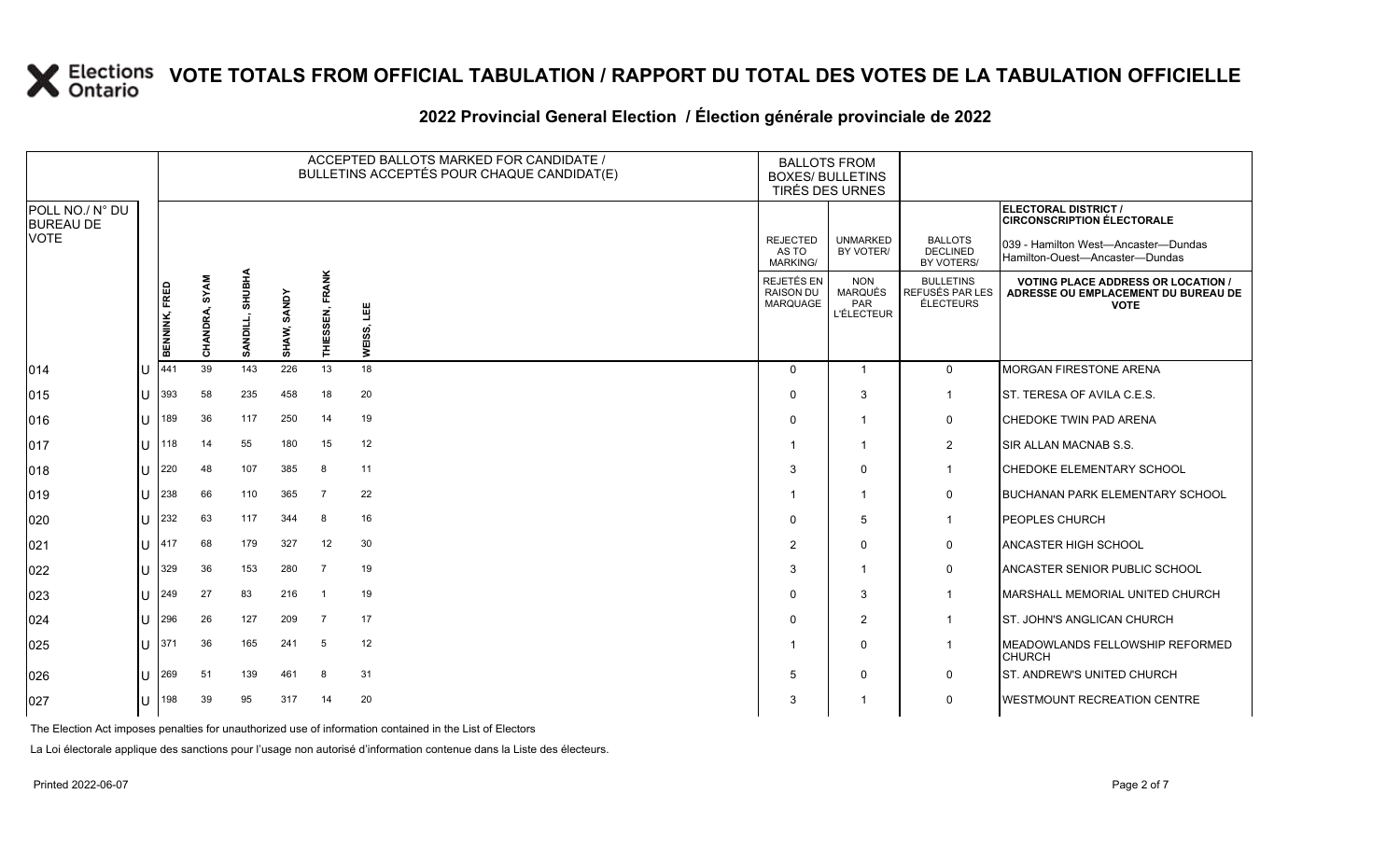### **2022 Provincial General Election / Élection générale provinciale de 2022**

|                                     |    |                      |               |                           |             |                 | ACCEPTED BALLOTS MARKED FOR CANDIDATE /<br>BULLETINS ACCEPTÉS POUR CHAQUE CANDIDAT(E) | <b>BALLOTS FROM</b><br><b>BOXES/ BULLETINS</b>    | TIRÉS DES URNES                                          |                                                  |                                                                                                 |  |
|-------------------------------------|----|----------------------|---------------|---------------------------|-------------|-----------------|---------------------------------------------------------------------------------------|---------------------------------------------------|----------------------------------------------------------|--------------------------------------------------|-------------------------------------------------------------------------------------------------|--|
| POLL NO./ N° DU<br><b>BUREAU DE</b> |    |                      |               |                           |             |                 |                                                                                       |                                                   |                                                          |                                                  | ELECTORAL DISTRICT /<br><b>CIRCONSCRIPTION ÉLECTORALE</b>                                       |  |
| <b>VOTE</b>                         |    |                      |               |                           |             |                 |                                                                                       | <b>REJECTED</b><br>AS TO<br><b>MARKING/</b>       | <b>UNMARKED</b><br>BY VOTER/                             | <b>BALLOTS</b><br><b>DECLINED</b><br>BY VOTERS/  | 039 - Hamilton West—Ancaster—Dundas<br>Hamilton-Ouest-Ancaster-Dundas                           |  |
|                                     |    | <b>BENNINK, FRED</b> | CHANDRA, SYAM | <b>SHUBHA</b><br>SANDILL, | SHAW, SANDY | THIESSEN, FRANK | 当<br>WEISS,                                                                           | <b>REJETÉS EN</b><br><b>RAISON DU</b><br>MARQUAGE | <b>NON</b><br><b>MARQUÉS</b><br>PAR<br><b>L'ÉLECTEUR</b> | <b>BULLETINS</b><br>REFUSÉS PAR LES<br>ÉLECTEURS | <b>VOTING PLACE ADDRESS OR LOCATION /</b><br>ADRESSE OU EMPLACEMENT DU BUREAU DE<br><b>VOTE</b> |  |
| 028                                 | lu | 166                  | 35            | 70                        | 310         | 6               | 17                                                                                    |                                                   | $\mathbf{3}$                                             | $\mathbf{1}$                                     | ANNUNCIATION OF OUR LORD C.E.S.                                                                 |  |
| 029                                 | lu | 422                  | 49            | 165                       | 269         | 15              | 19                                                                                    | $\Omega$                                          | 3                                                        | $\mathbf{1}$                                     | <b>BISHOP TONNOS CATHOLIC SECONDARY</b><br><b>SCHOOL</b>                                        |  |
| 030                                 | lu | 450                  | 39            | 182                       | 276         | 12              | 20                                                                                    | $\Omega$                                          | $\overline{\mathbf{1}}$                                  | $\mathbf 0$                                      | <b>IMMACULATE CONCEPTION CATHOLIC</b><br><b>SCHOOL</b>                                          |  |
| 031                                 | lU | 285                  | 29            | 145                       | 183         | 12              | 11                                                                                    | 2                                                 | -1                                                       | 0                                                | ANCASTER MEADOW PUBLIC ELEMENTARY<br><b>SCHOOL</b>                                              |  |
| 032                                 | lu | 223                  | 14            | 111                       | 156         | 3               | 6                                                                                     |                                                   | $\mathbf 0$                                              | $\mathbf 0$                                      | HOLY NAME OF MARY C.E.S.                                                                        |  |
| 033                                 | ΙU | 249                  | 42            | 162                       | 313         | 12              | 19                                                                                    | $\Omega$                                          | 3                                                        | $\mathbf 0$                                      | ST. VINCENT DE PAUL CATHOLIC SCHOOL                                                             |  |
| 034                                 | lu | 165                  | 25            | 82                        | 183         | 9               | 14                                                                                    |                                                   | $\overline{7}$                                           | $\overline{2}$                                   | <b>GORDON PRICE ELEMENTARY SCHOOL</b>                                                           |  |
| 035                                 | lu | 248                  | 48            | 143                       | 364         | 12              | 13                                                                                    | 3                                                 | 2                                                        | $\mathbf 0$                                      | R. A. RIDDELL ELEMENTARY SCHOOL                                                                 |  |
| 036                                 | ΙU | 559                  | 36            | 212                       | 316         | 19              | 27                                                                                    | 5                                                 | 3                                                        | $\overline{1}$                                   | <b>HAMILTON DISTRICT CHRISTIAN HIGH</b><br><b>SCHOOL</b>                                        |  |
| 037                                 | lu | 508                  | 48            | 267                       | 368         | 10              | 25                                                                                    | 2                                                 | 2                                                        | $\mathbf 0$                                      | ST. THOMAS MORE CATHOLIC S.S.                                                                   |  |
| 400                                 | lu | 34                   | 8             | 24                        | 54          | $\overline{4}$  | 6                                                                                     | $\Omega$                                          | $\mathbf 0$                                              | $\overline{2}$                                   | <b>GOVERNOR'S GREEN</b>                                                                         |  |
| 401                                 | lu | 10                   | 2             | 8                         | 31          | -1              | $\overline{2}$                                                                        |                                                   | $\mathbf 0$                                              | $\mathbf 0$                                      | <b>COTTON MILL ESTATES</b>                                                                      |  |
| $ 402\rangle$                       | lU | 41                   | 8             | 20                        | 50          | -1              | $\mathbf 0$                                                                           |                                                   | $\mathbf 0$                                              | $\mathbf 0$                                      | <b>GOVERNOR'S ESTATE</b>                                                                        |  |

The Election Act imposes penalties for unauthorized use of information contained in the List of Electors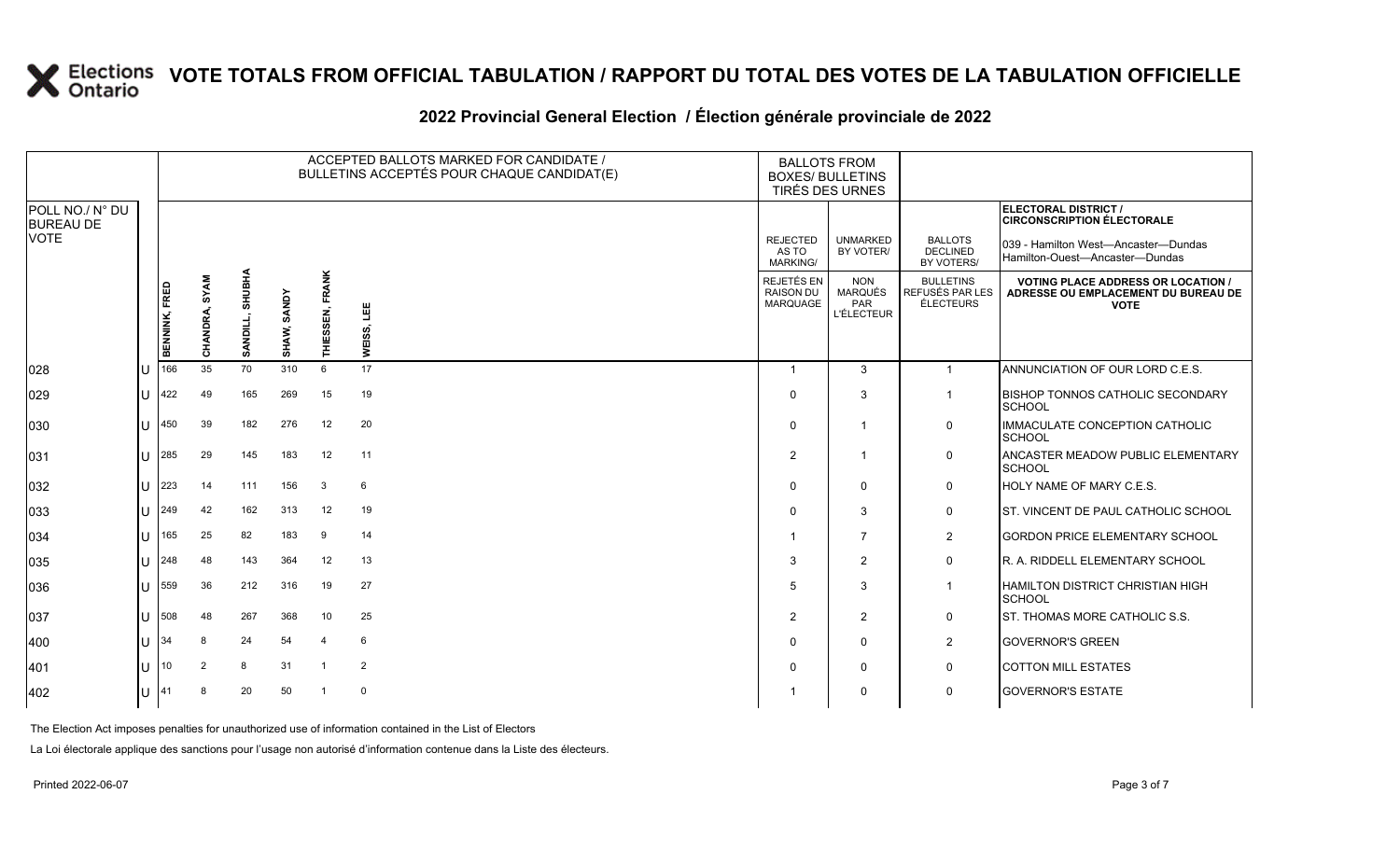### **2022 Provincial General Election / Élection générale provinciale de 2022**

|                                                    |     |               |                         |                                |                       | ACCEPTED BALLOTS MARKED FOR CANDIDATE /<br>BULLETINS ACCEPTÉS POUR CHAQUE CANDIDAT(E) | <b>BALLOTS FROM</b><br><b>BOXES/ BULLETINS</b><br>TIRÉS DES URNES |                                             |                                                   |                                                  |                                                                                                 |
|----------------------------------------------------|-----|---------------|-------------------------|--------------------------------|-----------------------|---------------------------------------------------------------------------------------|-------------------------------------------------------------------|---------------------------------------------|---------------------------------------------------|--------------------------------------------------|-------------------------------------------------------------------------------------------------|
| POLL NO./ N° DU<br><b>BUREAU DE</b><br><b>VOTE</b> |     |               |                         |                                |                       |                                                                                       |                                                                   |                                             |                                                   |                                                  | ELECTORAL DISTRICT /<br><b>CIRCONSCRIPTION ÉLECTORALE</b>                                       |
|                                                    |     |               |                         |                                |                       |                                                                                       |                                                                   | <b>REJECTED</b><br>AS TO<br><b>MARKING/</b> | <b>UNMARKED</b><br>BY VOTER/                      | <b>BALLOTS</b><br><b>DECLINED</b><br>BY VOTERS/  | 039 - Hamilton West-Ancaster-Dundas<br>Hamilton-Ouest—Ancaster—Dundas                           |
|                                                    |     | BENNINK, FRED | <b>SYAM</b><br>CHANDRA, | <b>SHUBHA</b><br><b>SANDIL</b> | <b>SANDY</b><br>SHAW, | <b>THIESSEN, FRANK</b>                                                                | ᄈ<br>WEISS,                                                       | REJETÉS EN<br><b>RAISON DU</b><br>MARQUAGE  | <b>NON</b><br>MARQUÉS<br>PAR<br><b>L'ÉLECTEUR</b> | <b>BULLETINS</b><br>REFUSÉS PAR LES<br>ÉLECTEURS | <b>VOTING PLACE ADDRESS OR LOCATION /</b><br>ADRESSE OU EMPLACEMENT DU BUREAU DE<br><b>VOTE</b> |
| 403                                                | U   | 5             | $6\overline{6}$         | 9                              | 29                    | -1                                                                                    | $\mathbf 0$                                                       |                                             | $\mathbf{0}$                                      | $\Omega$                                         | <b>GLEN TERRACE APARTMENTS</b>                                                                  |
| 404                                                | ΙU  | 21            | 6                       | 27                             | 46                    | 3                                                                                     | $\overline{2}$                                                    | 0                                           | 0                                                 | 0                                                | <b>BEVERLY HILLS APARTMENTS</b>                                                                 |
| 405                                                | ΠT  | 18            | 8                       | 10                             | 36                    | $\mathbf 0$                                                                           | $\mathsf 0$                                                       |                                             | $\Omega$                                          | 0                                                | <b>WEST PARK TOWERS</b>                                                                         |
| 406                                                | ΙU  | 13            | 2                       | $\overline{7}$                 | 15                    | 0                                                                                     | $\mathbf 0$                                                       | $\Omega$                                    | 0                                                 | 0                                                | <b>VALLEY PARK CONDOMINIUM</b>                                                                  |
| 407                                                | lΗ  | 17            | $\overline{7}$          | 12                             | 34                    | $\mathbf 0$                                                                           | $\overline{4}$                                                    |                                             | $\Omega$                                          | 0                                                | <b>FOREST HILL APARTMENTS</b>                                                                   |
| 408                                                | ΠT  | 13            | $6\overline{6}$         | 11                             | 39                    | 5                                                                                     | $\mathbf 0$                                                       | 0                                           | 0                                                 | 0                                                | THE SAXONY I APARTMENTS                                                                         |
| 409                                                | ΙU  | 12            | $\overline{2}$          | 5                              | 37                    | $\mathbf 0$                                                                           | $\mathbf 0$                                                       | $\Omega$                                    | $\mathbf 0$                                       | 0                                                | <b>MAPLE CROFT APARTMENTS</b>                                                                   |
| 410                                                | ΙU  | 22            | 4                       | 17                             | 51                    | $\mathbf 0$                                                                           | $\mathbf 0$                                                       | $\Omega$                                    | 0                                                 | 0                                                | <b>WESTMOUNT TOWERS</b>                                                                         |
| 411                                                | U   | 14            |                         | 5                              | 27                    | $\mathbf 0$                                                                           | $\overline{2}$                                                    | $\Omega$                                    | 0                                                 | 0                                                | <b>WENTWORTH CONDOS</b>                                                                         |
| 412                                                | U   | 60            | 24                      | 51                             | 118                   | 5                                                                                     | 8                                                                 | $\Omega$                                    | 3                                                 | 0                                                | <b>FOREST GLEN CONDOMINIUM</b>                                                                  |
| 413                                                | ΙU  | 10            | $\mathbf 0$             | 5                              | 13                    | 0                                                                                     | $\overline{2}$                                                    | $\Omega$                                    | $\mathbf 0$                                       | 0                                                | <b>MAIN PLACE</b>                                                                               |
| 414                                                | ΙU  | 15            | 6                       | 17                             | 48                    |                                                                                       | $\overline{2}$                                                    | $\Omega$                                    | 0                                                 | 0                                                | CAMELOT TOWERS - 1001                                                                           |
| 415                                                | U   | 14            | 6                       | 19                             | 50                    | $\overline{1}$                                                                        | $\overline{1}$                                                    | $\Omega$                                    | $\mathbf{1}$                                      | 0                                                | <b>CAMELOT TOWERS - 981</b>                                                                     |
| 700                                                | lU. | 25            | 9                       | 20                             | 13                    | $\overline{2}$                                                                        | $\mathbf 0$                                                       | $\Omega$                                    |                                                   | $\Omega$                                         | <b>HIGHGATE RESIDENCE</b>                                                                       |

The Election Act imposes penalties for unauthorized use of information contained in the List of Electors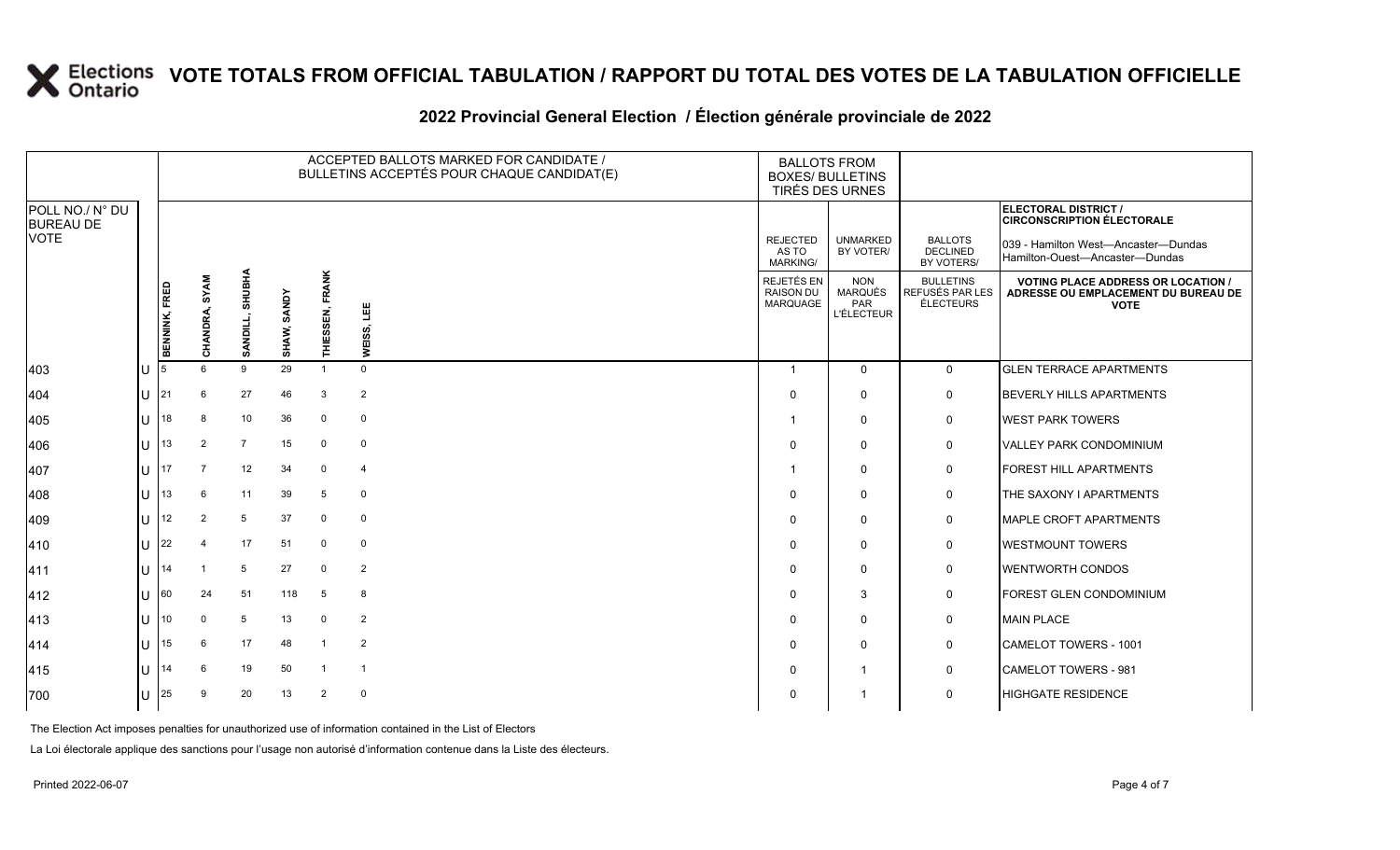## **2022 Provincial General Election / Élection générale provinciale de 2022**

|                                     |     |               | ACCEPTED BALLOTS MARKED FOR CANDIDATE /<br><b>BALLOTS FROM</b><br>BULLETINS ACCEPTÉS POUR CHAQUE CANDIDAT(E)<br><b>BOXES/ BULLETINS</b><br>TIRÉS DES URNES |                 |                       |                        |                                   |                                             |                                                   |                                                  |                                                                                               |
|-------------------------------------|-----|---------------|------------------------------------------------------------------------------------------------------------------------------------------------------------|-----------------|-----------------------|------------------------|-----------------------------------|---------------------------------------------|---------------------------------------------------|--------------------------------------------------|-----------------------------------------------------------------------------------------------|
| POLL NO./ N° DU<br><b>BUREAU DE</b> |     |               |                                                                                                                                                            |                 |                       |                        |                                   |                                             |                                                   |                                                  | ELECTORAL DISTRICT /<br><b>CIRCONSCRIPTION ÉLECTORALE</b>                                     |
| <b>VOTE</b>                         |     |               |                                                                                                                                                            |                 |                       |                        |                                   | <b>REJECTED</b><br>AS TO<br><b>MARKING/</b> | <b>UNMARKED</b><br>BY VOTER/                      | <b>BALLOTS</b><br><b>DECLINED</b><br>BY VOTERS/  | 039 - Hamilton West-Ancaster-Dundas<br>Hamilton-Ouest—Ancaster—Dundas                         |
|                                     |     | BENNINK, FRED | CHANDRA, SYAM                                                                                                                                              | SANDILL, SHUBHA | <b>SANDY</b><br>SHAW, | <b>THIESSEN, FRANK</b> | 삠<br>WEISS,                       | REJETÉS EN<br><b>RAISON DU</b><br>MARQUAGE  | <b>NON</b><br>MARQUÉS<br>PAR<br><b>L'ÉLECTEUR</b> | <b>BULLETINS</b><br>REFUSÉS PAR LES<br>ÉLECTEURS | <b>VOTING PLACE ADDRESS OR LOCATION</b><br>ADRESSE OU EMPLACEMENT DU BUREAU DE<br><b>VOTE</b> |
| 701                                 | IU  | 10            |                                                                                                                                                            | 12              | 22                    |                        | $\overline{1}$                    | $\Omega$                                    | $\overline{2}$                                    | $\Omega$                                         | <b>ELM VILLA</b>                                                                              |
| 702                                 | IU  |               |                                                                                                                                                            |                 |                       |                        | COMBINED WITH 701 / COMBINÉ À 701 |                                             |                                                   |                                                  |                                                                                               |
| 703                                 | ΙU  | 33            | 11                                                                                                                                                         | 27              | 34                    |                        | $\mathbf 0$                       |                                             | 0                                                 | 0                                                | <b>AMICA AT DUNDAS</b>                                                                        |
| 704                                 | ЦJ  |               |                                                                                                                                                            |                 |                       |                        | COMBINED WITH 701 / COMBINÉ À 701 |                                             |                                                   |                                                  |                                                                                               |
| 705                                 | IU. |               |                                                                                                                                                            |                 | 17                    | $\mathbf{1}$           | 0                                 | $\mathbf 0$                                 | 0                                                 | 0                                                | <b>VALLEY TOWN RESIDENCE</b>                                                                  |
| 706                                 | IU  | g             | $\mathcal{P}$                                                                                                                                              | 9               | 9                     | $\mathbf 0$            | $\mathbf 0$                       | $\overline{2}$                              | $\Omega$                                          | 0                                                | CHARTWELL GEORGIAN RETIREMENT<br><b>RESIDENCE</b>                                             |
| 707                                 |     |               |                                                                                                                                                            |                 |                       |                        | COMBINED WITH 706 / COMBINÉ À 706 |                                             |                                                   |                                                  |                                                                                               |
| 708                                 | ΙU  | 33            | 11                                                                                                                                                         | 28              | 46                    |                        | $\overline{2}$                    | 4                                           | -1                                                | -1                                               | ST. JOSEPH'S VILLA                                                                            |
| 709                                 | lu- | 11            | 2                                                                                                                                                          | 17              | 27                    | $\mathbf 0$            | $\mathbf 0$                       | $\overline{2}$                              | $\mathbf{0}$                                      |                                                  | ST. JOSEPH'S ESTATES - 150 OGILVIE                                                            |
| 710                                 | IU  |               |                                                                                                                                                            |                 |                       |                        | COMBINED WITH 709 / COMBINÉ À 709 |                                             |                                                   |                                                  |                                                                                               |
| 711                                 | Ш   | 11            |                                                                                                                                                            | 16              | 13                    | $\Omega$               | 0                                 | $\mathbf 0$                                 | $\mathbf{0}$                                      | $\Omega$                                         | <b>WENTWORTH LODGE</b>                                                                        |
| 712                                 | IU  |               |                                                                                                                                                            |                 |                       |                        | COMBINED WITH 705 / COMBINÉ À 705 |                                             |                                                   |                                                  |                                                                                               |
| 713                                 | lu  | 6             | 2                                                                                                                                                          | 9               | 18                    |                        | $\overline{1}$                    | 0                                           | 0                                                 | 0                                                | RAMBYNAS LITHUANIAN SR. CITIZENS HOME                                                         |
| 714                                 |     | $U$ 22        |                                                                                                                                                            | 20              | 26                    | $\overline{1}$         | $\overline{1}$                    | 8                                           | $\Omega$                                          |                                                  | <b>SHALOM VILLAGE</b>                                                                         |

The Election Act imposes penalties for unauthorized use of information contained in the List of Electors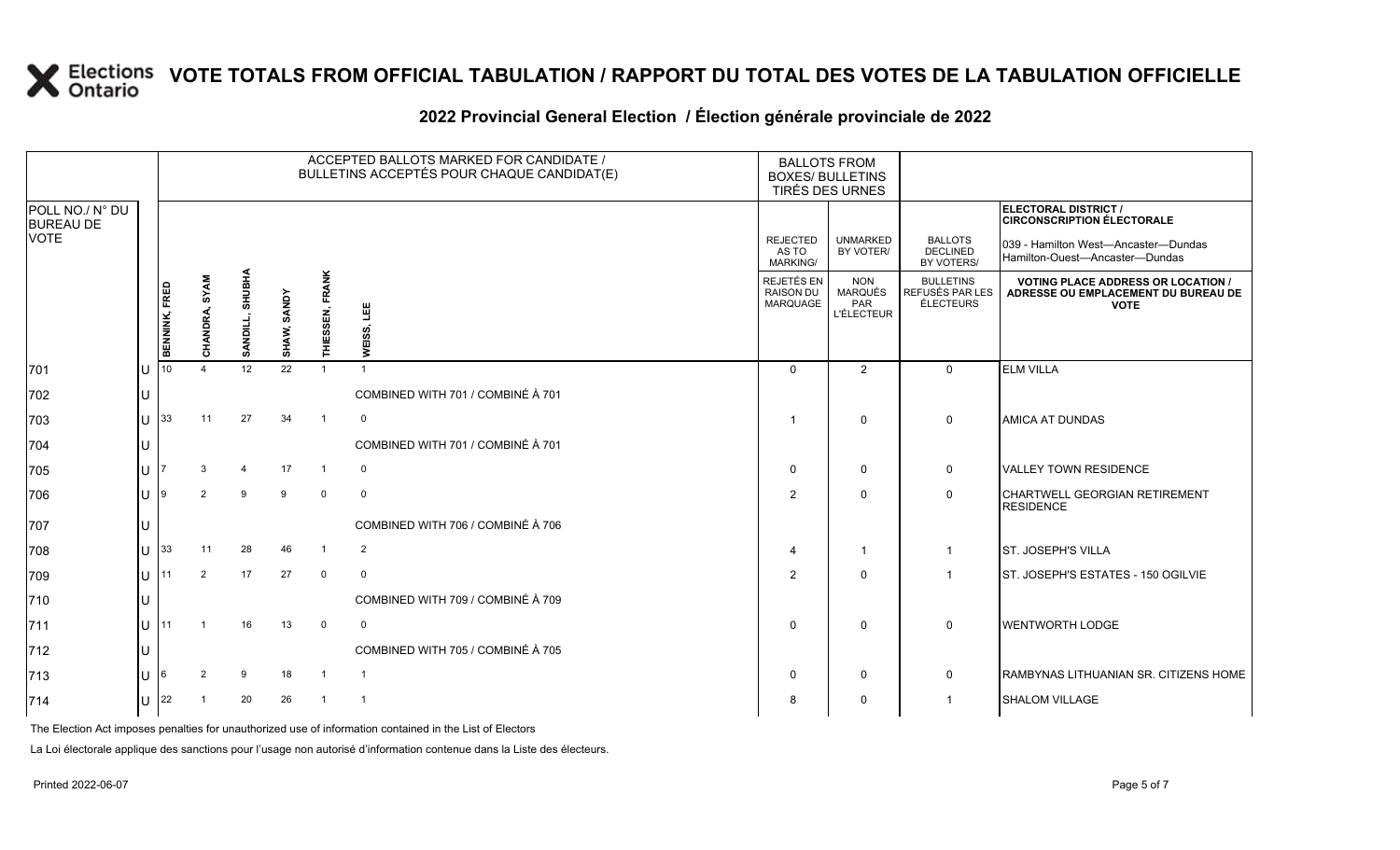## **2022 Provincial General Election / Élection générale provinciale de 2022**

|                                     |     |                      |                |                 |                |                 | ACCEPTED BALLOTS MARKED FOR CANDIDATE /<br>BULLETINS ACCEPTÉS POUR CHAQUE CANDIDAT(E) | <b>BALLOTS FROM</b><br><b>BOXES/ BULLETINS</b> | TIRÉS DES URNES                                          |                                                         |                                                                                                 |
|-------------------------------------|-----|----------------------|----------------|-----------------|----------------|-----------------|---------------------------------------------------------------------------------------|------------------------------------------------|----------------------------------------------------------|---------------------------------------------------------|-------------------------------------------------------------------------------------------------|
| POLL NO./ N° DU<br><b>BUREAU DE</b> |     |                      |                |                 |                |                 |                                                                                       |                                                |                                                          |                                                         | <b>ELECTORAL DISTRICT /</b><br><b>CIRCONSCRIPTION ÉLECTORALE</b>                                |
| <b>VOTE</b>                         |     |                      |                |                 |                |                 |                                                                                       | <b>REJECTED</b><br>AS TO<br><b>MARKING/</b>    | <b>UNMARKED</b><br>BY VOTER/                             | <b>BALLOTS</b><br><b>DECLINED</b><br>BY VOTERS/         | 039 - Hamilton West—Ancaster—Dundas<br>Hamilton-Ouest-Ancaster-Dundas                           |
|                                     |     | <b>BENNINK, FRED</b> | CHANDRA, SYAM  | SANDILL, SHUBHA | SHAW, SANDY    | THIESSEN, FRANK | 쁔<br>ທົ<br><b>WEISS</b>                                                               | REJETÉS EN<br><b>RAISON DU</b><br>MARQUAGE     | <b>NON</b><br><b>MARQUÉS</b><br>PAR<br><b>L'ÉLECTEUR</b> | <b>BULLETINS</b><br>REFUSÉS PAR LES<br><b>ÉLECTEURS</b> | <b>VOTING PLACE ADDRESS OR LOCATION /</b><br>ADRESSE OU EMPLACEMENT DU BUREAU DE<br><b>VOTE</b> |
| 715                                 | lu  | 10 <sup>10</sup>     | $\Omega$       | 12              | 16             | 3               | $\mathbf 0$                                                                           | 2                                              | $\overline{1}$                                           | $\mathbf 0$                                             | ST. PETER'S AT CHEDOKE                                                                          |
| 716                                 | lu  | 14                   | 3              | 19              | 17             | $\Omega$        | $\overline{0}$                                                                        |                                                | $\mathbf 0$                                              | $\mathbf 0$                                             | <b>CHARTWELL DEERVIEW CROSSING</b><br><b>RETIREMENT</b>                                         |
| 717                                 | lu  |                      | 5              | 20              | 25             | $\mathbf 0$     | $\overline{1}$                                                                        | 3                                              | $\overline{1}$                                           | 0                                                       | <b>EXTENDICARE HAMILTON</b>                                                                     |
| 718                                 | lu  | 15                   | $\overline{1}$ | 13              | 20             | $\mathbf 0$     | $\overline{0}$                                                                        |                                                | $\mathbf 0$                                              | 0                                                       | <b>IDLEWYLD MANOR</b>                                                                           |
| 719                                 | lu  |                      | $\overline{2}$ | 26              | 8              | 3               | $\overline{0}$                                                                        |                                                |                                                          | 0                                                       | <b>VILLA ITALIA</b>                                                                             |
| 720                                 | lu  | 2                    | $\mathbf 0$    | 5               | $\overline{7}$ | 0               | $\overline{1}$                                                                        | $\Omega$                                       | $\mathbf 0$                                              | 0                                                       | <b>REGINA GARDENS L.T.C. RESIDENCE</b>                                                          |
| 721                                 | lu  | 22                   | 6              | 25              | 16             | $\overline{4}$  | $\overline{0}$                                                                        | $\Omega$                                       |                                                          | $\mathbf 0$                                             | CHARTWELL WILLOWGROVE L.T.C.<br><b>RESIDENCES</b>                                               |
| 722                                 | lu  | 27                   | 8              | 30              | 31             | $\overline{1}$  | $\overline{1}$                                                                        |                                                |                                                          | $\mathbf 0$                                             | <b>MEADOWLANDS RETIREMENT</b>                                                                   |
| 723                                 | lu. | 12                   | 3              | 11              | 10             | $\mathbf 0$     | $\mathbf 0$                                                                           |                                                |                                                          | $\overline{\mathbf{1}}$                                 | THE MEADOWS L.T.C. HOME                                                                         |
| 724                                 | Iυ  |                      |                |                 |                |                 | COMBINED WITH 721 / COMBINÉ À 721                                                     |                                                |                                                          |                                                         |                                                                                                 |
| ADV001                              |     | 102                  | 17             | 78              | 168            | -1              | $\overline{1}$                                                                        | 9                                              | 3                                                        | $\mathbf 0$                                             | <b>ST. AUGUSTINE'S PARISH HALL</b>                                                              |
| ADV002                              |     | 284                  | 54             | 189             | 484            | -9              | 24                                                                                    | 2                                              | 2                                                        | 0                                                       | <b>ST. AUGUSTINE'S PARISH HALL</b>                                                              |
| ADV003                              |     | 1152                 | 206            | 790             | 2006           | 20              | 44                                                                                    | 10                                             | 5                                                        | 9                                                       | DUNDAS LIONS MEMORIAL C.C. - ADV                                                                |

The Election Act imposes penalties for unauthorized use of information contained in the List of Electors